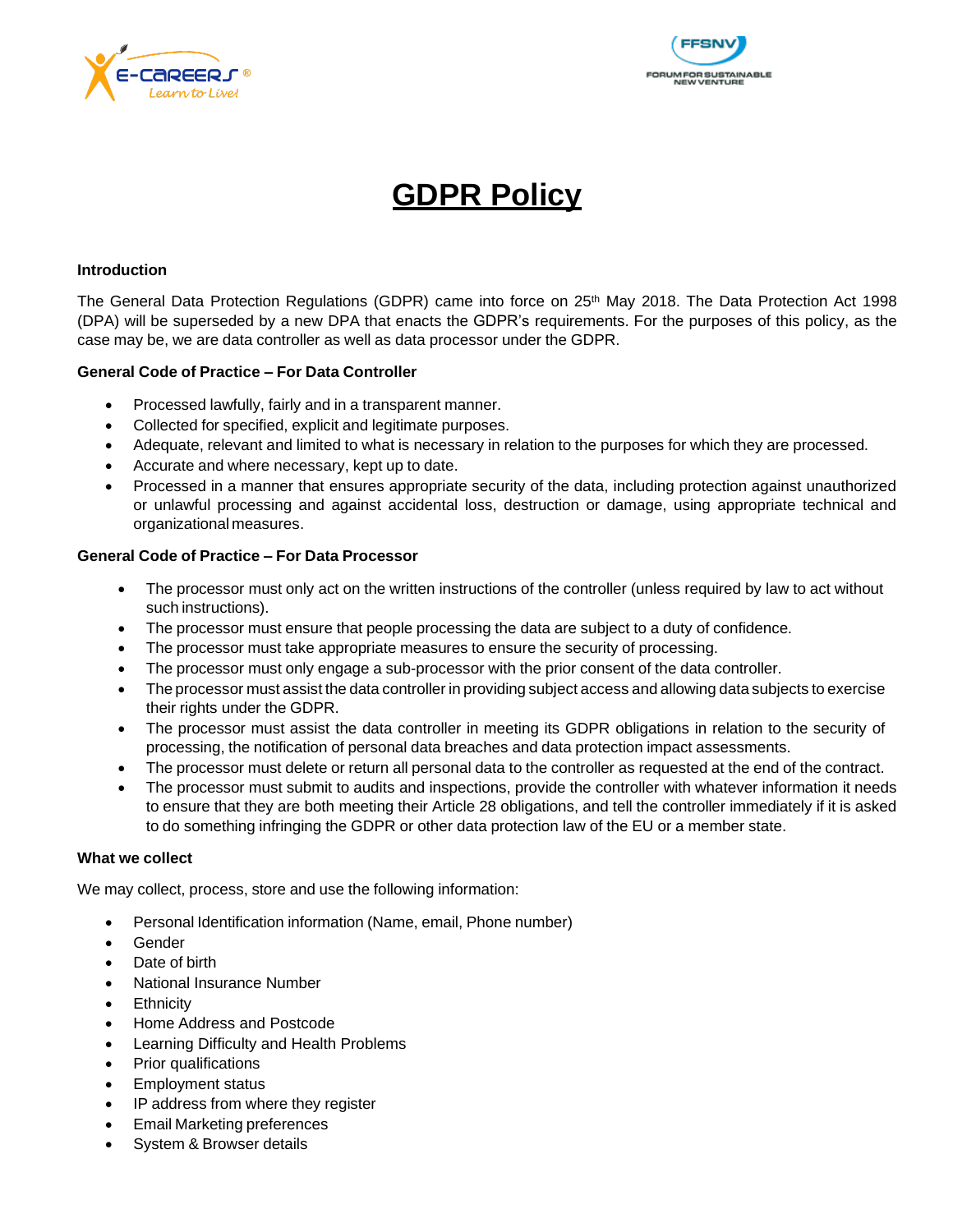



The data is collected by us when you visit website learnflo.co.uk to enrol for our services, enter into agreement with us and/or third party, request us to provide information about yourself to third party government agencies and accreditation bodies for funding purposes, assessments, communicate with us over telephone or in any other matter such as web chat, SMS, fax or email. Kindly note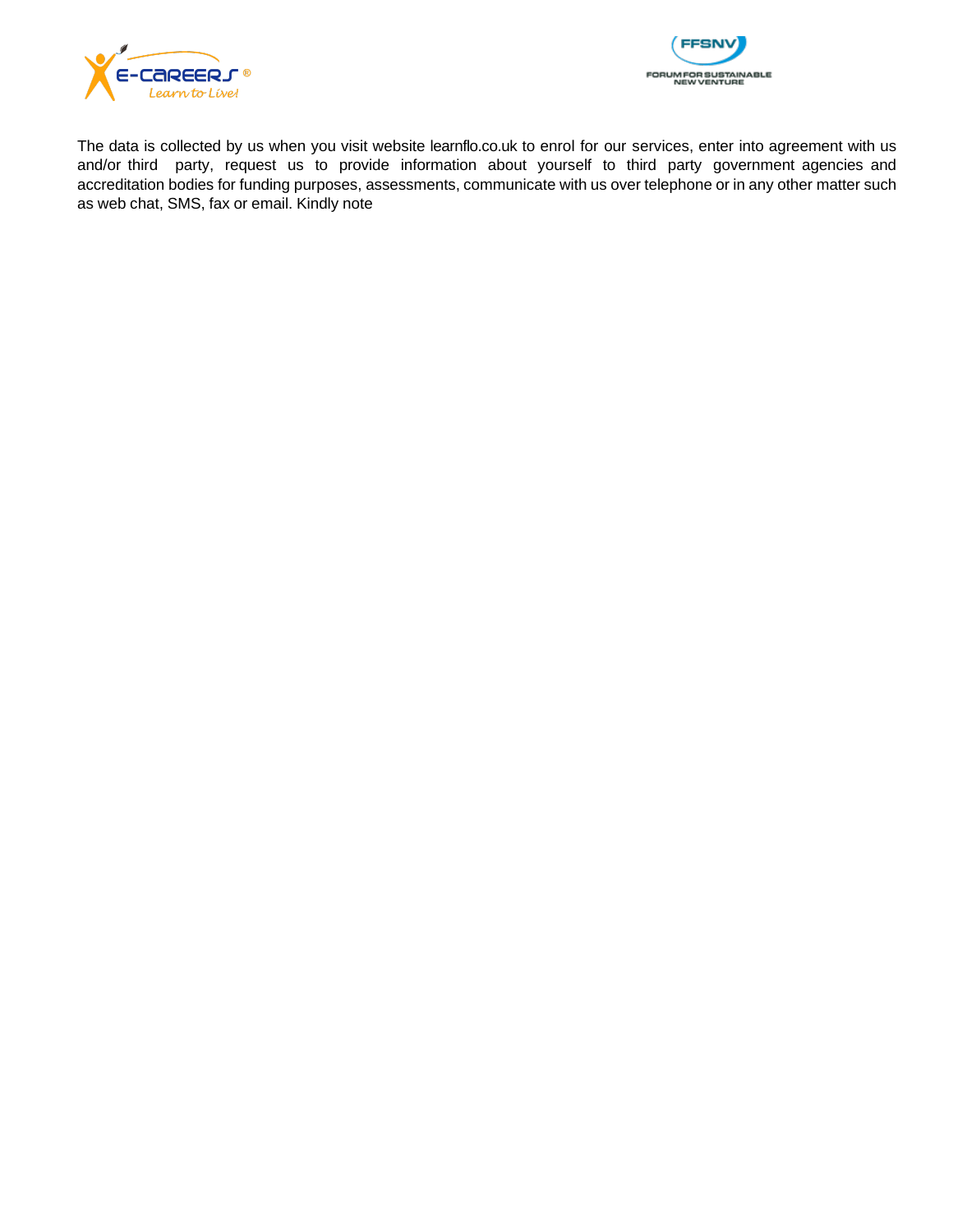



that in addition to collecting data directly from you, we may also obtain data about you from our carefully chosen training providers and other third-party service providers. However, failure by you to provide personal data when requested by us may mean that we are unable to provide certain services and products to you.

### **How do we collect data**

We collect and process data when customers:

- Register online or place an order for any of our Programs or courses.
- Posts an enquiry from any of our landing pages or web sites.
- Use or view our website via your browser's cookies.
- Responds to our marketing campaigns and social media advertisements

We may also receive customer data indirectly from the following sources:

- Partners programs
- **Resellers**

Customer data is collected from sites secured with 256-bit SSL encryption.

#### **How we use data**

Will use customer data for various purposes including but not limited to:

- Enrol learners for training programs
- Develop individual learning plans for training programs
- Asses learning
- Carry out your requests, fulfill orders
- Communicate with you about your orders, account with us, including any requests, questions or comments you may have.
- We may send data to, and also use the resulting information from, government agencies and accreditation bodies
- Service administration related to the service, activity or online content you have signed up for including notifying you that a particular service, activity or online content has been suspended for maintenance, etc.
- Provide customer support, including processing any concerns about our services.
- Using IP addresses and device identifiers to identify the location of users, blocking disruptive use, establishing the number of visits from different countries, tailoring the content of our sites, apps or other services based on browsing behaviours, and determining which country you are accessing the services from.
- Enrol customers on e-Careers Apprenticeships or third-party Learning Management System on the registered programs.
- May request customers later to provide their feedback on the orders processed and, on the courses learning.
- Send notifications to remind of Live class schedule, date and time
- Send notifications to make sure they stick with their learning plan and timelines, making sure they achieve their goals within the allocated time.

#### **How do we store and protect data**

- All our customers data are stored securely on Microsoft Azure with the datacenter located in UK (South) (Using LearnFlo, our Learning Management System)
- Customers credentials are encrypted using a complex algorithm before storing them in a database.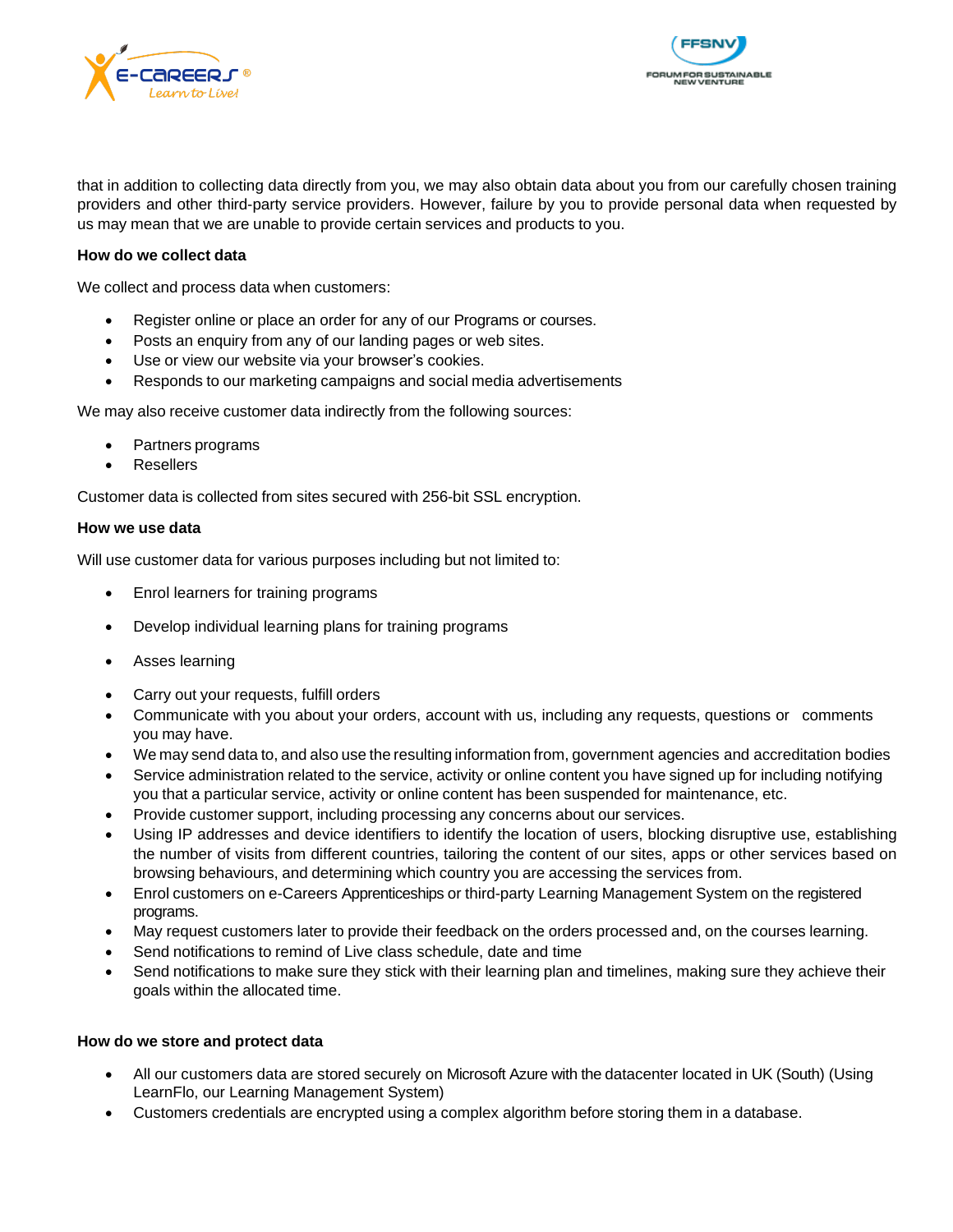



- We carefully review the all the forms collecting data to make sure we are collecting only the relevant and required data to process their order and enrol them on a course.
- Customers data are stored securely in a SQL database hosted on Microsoft Azure and the credentials are encrypted with a complex algorithm before storing.
- We review the access logs periodically to make sure the right number of users have access to the right amount of data.

### **How long the data is stored**

We will keep your personal information for as long as we need it for the purpose it is being processed for.

We also make sure the data held with us is accurate and up to date to provide best possible customer service.

If you sign up for our newsletters / marketing communications, we will keep your personal information until such time you request that your information is deleted by you electing to unsubscribing which can be done at any time. We will still retain some of your personal information in order to ensure that you are not contacted again.

Your personal information may also be retained so that we can continue to improve your experience with us.

#### **Legal rights for the customers**

As per GDPR, following legal rights are available for each customer:

- The right to be informed You have the right to be provided with clear, concise, transparent, intelligible and easily understandable information about how we use your personal data and your rights. This information is provided in this Privacy Policy.
- The right to access You have the right to access your personal information which we hold. You can receive a copy of the personal information we hold about you by contacting us at [dpo@e-careers.com.](mailto:dpo@e-careers.com) Kindly note that, your right to access your personal information is not absolute as there may be instances where applicable law or regulatory requirements allow or require us to refuse to provide some or all of the personal information we hold about you.
- The right to rectification You have the right to have your inaccurate personal data we hold about you to be rectified or completed if it is incomplete. We understand the importance of this data accuracy and should you want to exercise your rights, then contact us at [dpo@e-careers.com.](mailto:dpo@e-careers.com) In certain circumstances, we might refuse a request for rectification especially if we believe that the personal information, we hold about you is accurate.
- The right to erasure You have the right to have your personal data erased and this right to erasure is also known as the 'the right to be forgotten'. You can request us to delete your data and we will take reasonable steps to respond to your request in accordance with the legal requirements. Kindly note that, your right of erasure is not absolute, and we can only comply with your request for erasure, if the personal data we collect is no longer needed for any purposes and we are not required by law to retain it.
- The right to restrict processing You have the right to request restrictions or suppression of your personal data. Kindly note that, the right to restrict processing is not an absolute right and only applies in certain circumstances. When you restrict the processing of your data, we will store your personal data, but we will not use it.
- The right to data portability You have the right to data portability, which will allow you to obtain and reuse your personal information we hold about you for your own purposes across different services. We will provide to you, or a third party you have chosen, your information in a structured commonly used, machine readable format.